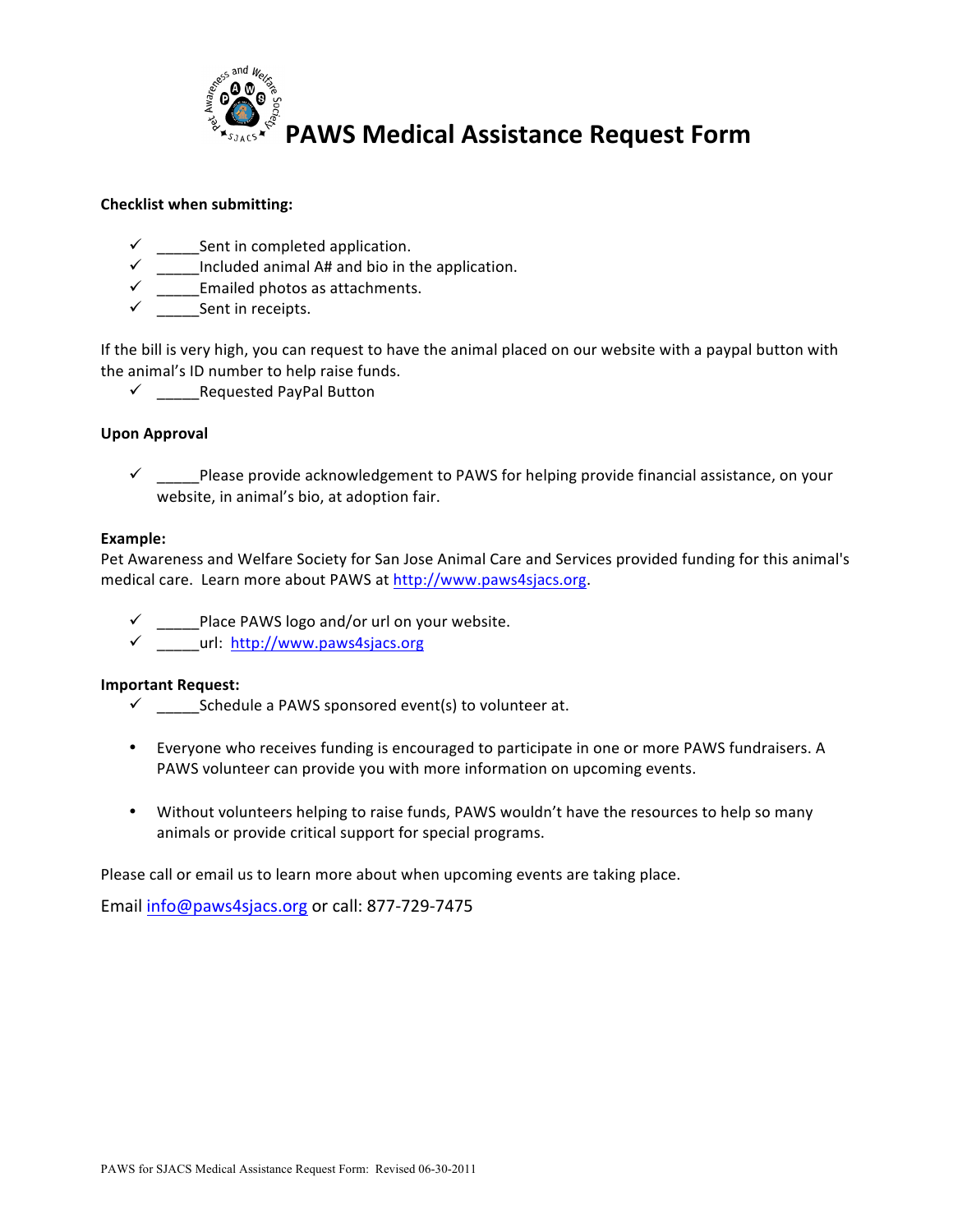

# **PAWS Medical Assistance Request Form Application Instructions**

## **Eligibility**

- 1. PAWS will consider covering non-emergency needs for animals that have a good prognosis for becoming a healthy, adoptable animal after treatment.
- 2. All animals must have a relationship with SJACS in order to be considered, e.g. be rescued from the shelter and have an "A" number, or be rescued through an ASO intervention and have a case number, etc.
- 3. Animals must be non-hospice and non-reclaim status.

## **Funding**

- 1. In significant medical cases, PAWS will fund 50% of the expenses, up to a max of \$500. For dental work PAWS will fund a maximum of \$200 towards dental work and/or cleaning.
- 2. Standard medical procedures, e.g. spay/neuter, testing, vaccinations, routine office exams, will generally not be considered for funding.
- 3. Funding is limited and not all requests can be accommodated. Consequently, we recommend and encourage the applicant to actively solicit financial support from other funds, agencies and outside sources. If needed and approved, we can put a paypal button on our website to help raise additional funds.
- 4. The original receipt or a legible copy of the receipt must be submitted within one week of the services being rendered.

### **Requirements**

- 5. The requester is required to provide story and picture(s) with this application that can be posted to the PAWS website. This information must be submitted to medicalfund@paws4sjacs.org before receiving funding from PAWS. If story/bio separate from application, please provide as a .docx.
- 6. PAWS would appreciate that there be acknowledgement of PAWS donation in animal biographies and to have the hotlink to PAWS website (www.PAWS4SJACS.org) on their website, if they have a website.
- 7. The requester/group is encouraged to participate in a PAWS fundraiser, annually.

# **Submission Instructions**

Email completed form with: invoice for medical services or detailed quotes if requesting money in advance of procedure, the total cost for procedures, and animal photos as attachments to: medicalfund@paws4sjacs.org

Or you can mail to: PAWS for SJACS 2633 South Bascom Avenue Campbell, CA 95008

Checks will be made payable to the veterinarian/service provider who is providing the service(s).

### **Questions about filling out this application or if you qualify?**

Email us at medicalfund@paws4sjacs.org or call: 877-729-7475